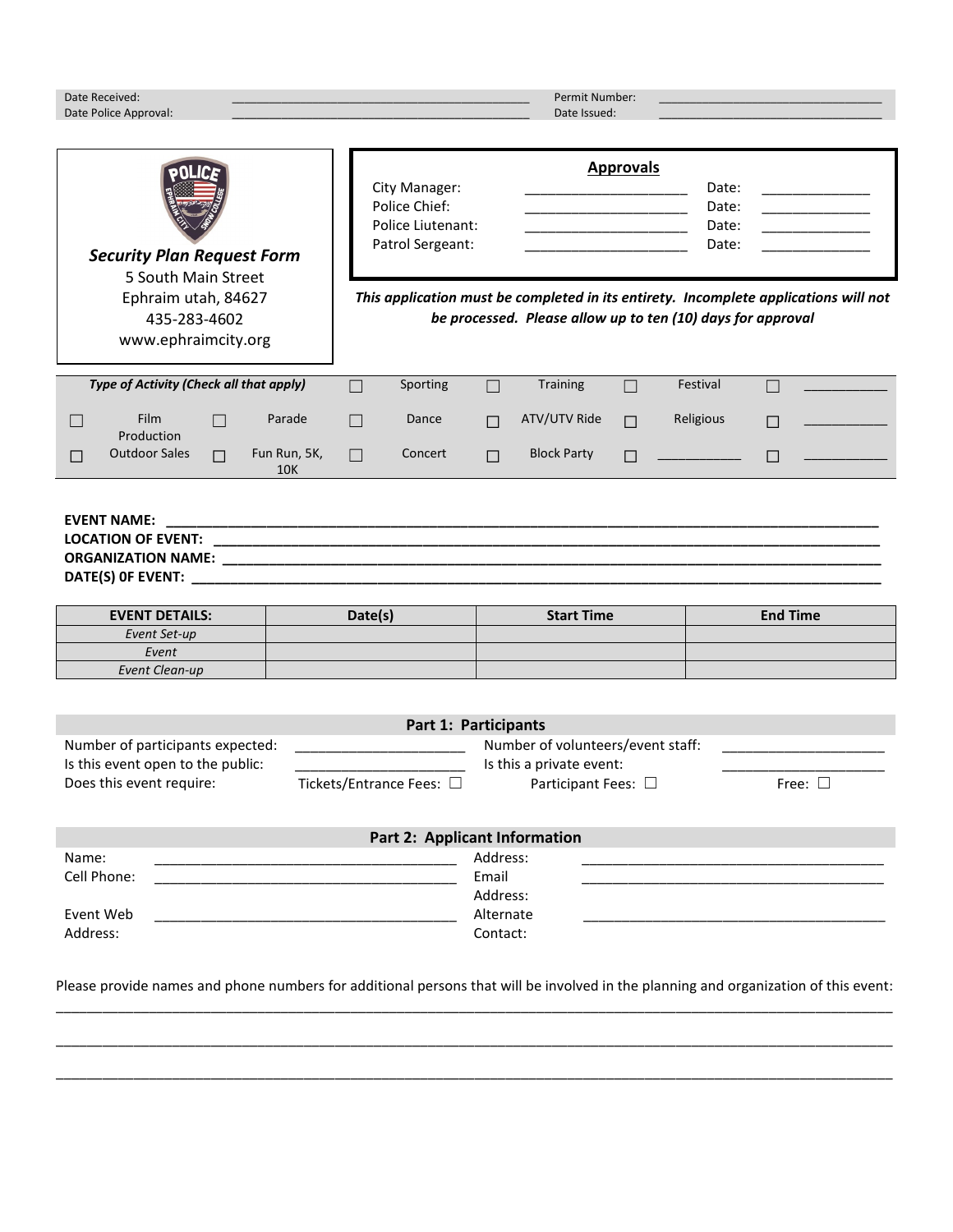| <b>Part 3: Security Director</b> |           |  |  |  |  |  |
|----------------------------------|-----------|--|--|--|--|--|
| Name:                            | Address:  |  |  |  |  |  |
| Cell Phone:                      | Email     |  |  |  |  |  |
|                                  | Address:  |  |  |  |  |  |
| Organization                     | Alternate |  |  |  |  |  |
| Web                              | Contact:  |  |  |  |  |  |
| Address:                         |           |  |  |  |  |  |

The Security Director must be "on-site" throughout the duration of the event. All security personnel must be 18 years or older. If alcohol is present at the event, all security personnel must be 21 years or older. All security personnel must be identfidiafible to the public and the Police, with "SECURITY" clearly visible on a shirt or vest

## **Part 4: Security**

*The number of security officers needed is calculated based on the type of event and the number of expected participants*

- □ Police Officers. The utilization of Ephraim City Police Officers to be used as event security is subject to additional fees and costs. Number of Police Officers needed
- □ Security Officers in Uniform. Number of Security Officers needed \_\_\_\_\_\_\_\_\_\_\_\_
- $\Box$  Private Citizens in security shirts or vests. Number of (private citizen) Security Officers needed

PLEASE list the Name, DOB, Age, and Cell Phone number of ALL Security Personnel involved in this event

| First | Last | DOB/Age | <b>Cell Phone</b> |
|-------|------|---------|-------------------|
|       |      |         |                   |
|       |      |         |                   |
|       |      |         |                   |
|       |      |         |                   |
|       |      |         |                   |
|       |      |         |                   |
|       |      |         |                   |
|       |      |         |                   |
|       |      |         |                   |
|       |      |         |                   |
|       |      |         |                   |
|       |      |         |                   |
|       |      |         |                   |
|       |      |         |                   |
|       |      |         |                   |
|       |      |         |                   |
|       |      |         |                   |
|       |      |         |                   |
|       |      |         |                   |
|       |      |         |                   |
|       |      |         |                   |
|       |      |         |                   |
|       |      |         |                   |
|       |      |         |                   |
|       |      |         |                   |
|       |      |         |                   |
|       |      |         |                   |
|       |      |         |                   |
|       |      |         |                   |
|       |      |         |                   |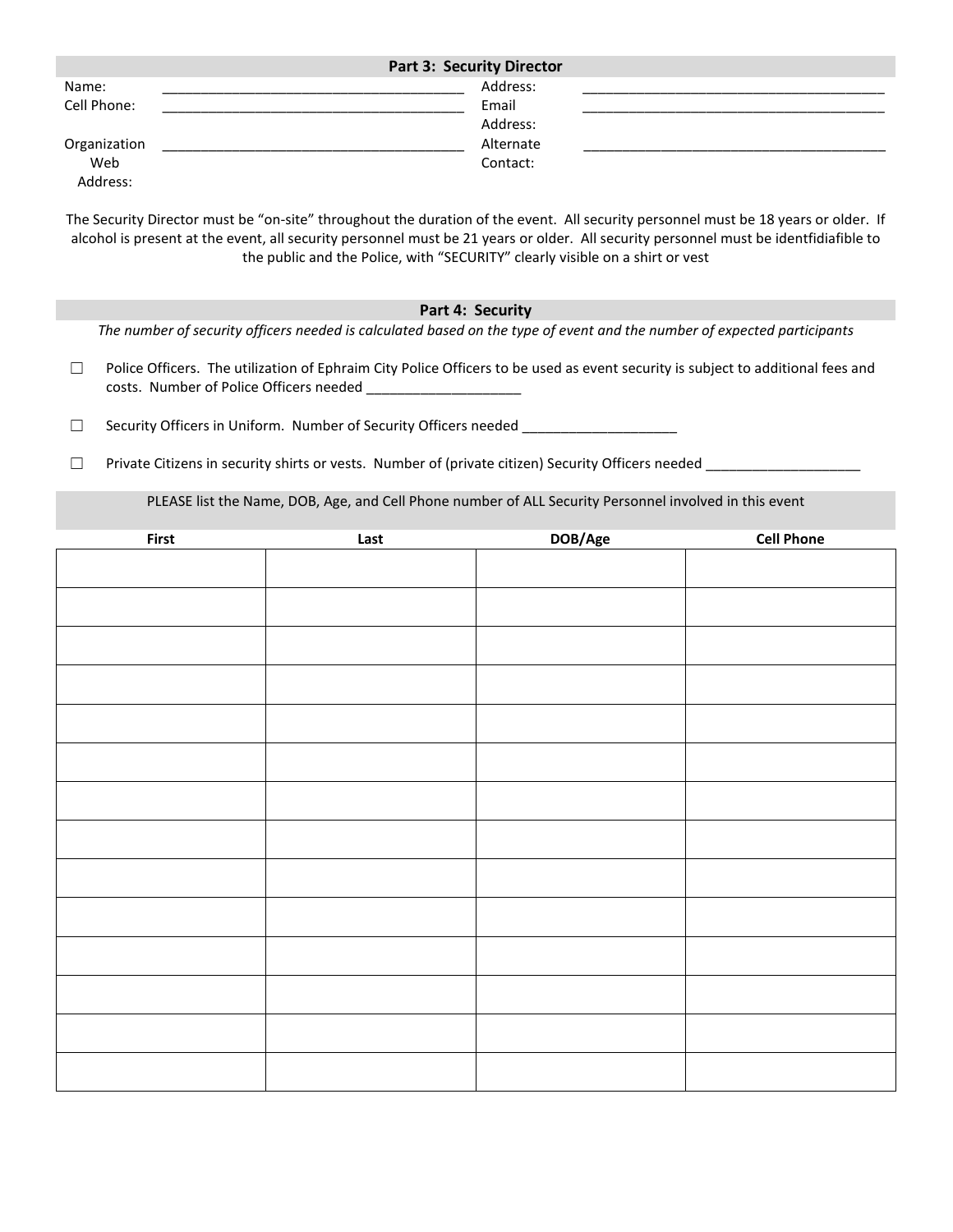Please provide a detailed security plan. Additional pages may be added if necessary:

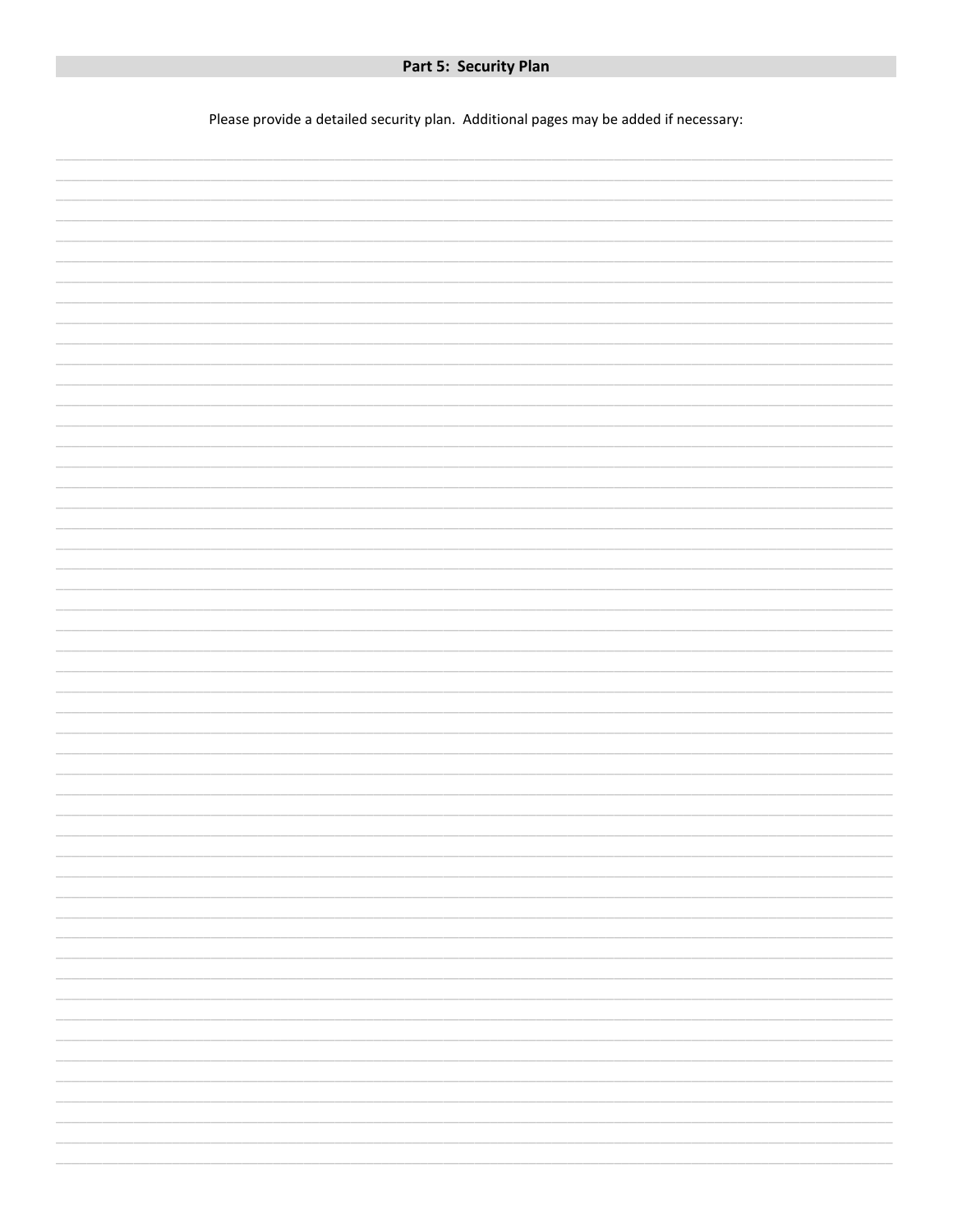## **Part 6: Detailed Security Map**

Please include or attach a **detailed** security map: